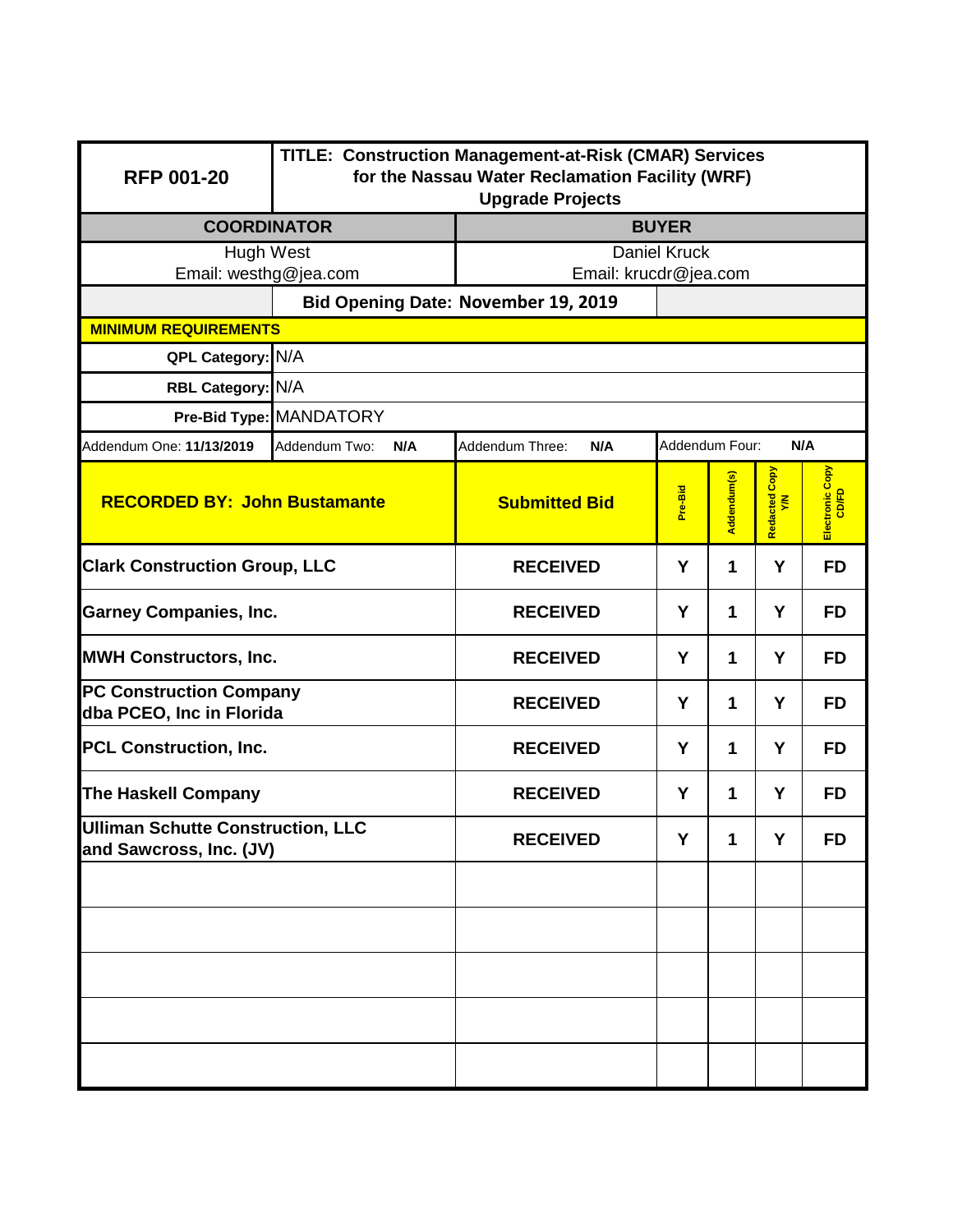| <b>TABULATION FORM</b>                                                                              |                                                                   |                                                   |                                        |                           |  |  |
|-----------------------------------------------------------------------------------------------------|-------------------------------------------------------------------|---------------------------------------------------|----------------------------------------|---------------------------|--|--|
| Type and Number: RFP 003-20                                                                         | TITLE: Engineering Services for the 69 kV circuit 663 Reconductor |                                                   |                                        |                           |  |  |
| <b>Opening Date: 11/19/2019</b>                                                                     | RBL/QPL Cat: N/A                                                  | ADV: 10/18/19                                     | JSEB: Optional                         | SAFETY: N/A               |  |  |
| Pre-Meeting Date: 10/30/2019                                                                        | <b>Pre-Meeting Mandatory or Optional:</b>                         | Category Manager: Lisa Pleasants - pleall@jea.com |                                        |                           |  |  |
| Pre-Meeting Time: 9:00 a.m.                                                                         | <b>Optional w/ Optional Site Visit</b><br>following               | Buyer: Rodney Lovgren - lovgrd@jea.com            |                                        |                           |  |  |
| Location: JEA Customer Center, 1st Floor, Room 002, 21 W. Church Street.,<br>Jacksonville, FL 32202 |                                                                   | Coordinator: Jonathan Maywood - maywjw2@jea.com   |                                        |                           |  |  |
| Teleconference: 1-866-907-1051 / Passcode: 896712                                                   |                                                                   | NTP:                                              | <b>Award Date:</b>                     |                           |  |  |
| Adden 1: 11/4/19                                                                                    | Adden 2: 11/6/19                                                  | Adden 3: 11/6/19                                  | Adden 4: 11/13/19                      | Adden 5:                  |  |  |
| Adden 6:                                                                                            | Adden 7:                                                          | Adden 8:                                          | Adden 9:                               | Adden 10:                 |  |  |
| <b>COMPANY NAME</b>                                                                                 | <b>SUBMITTED BID</b>                                              | <b>PRE-MEETING</b><br><b>ATTENDANCE</b>           | <b>ADDENDUM</b><br><b>ACKNOWLEDGED</b> | <b>ELECTRONIC VERSION</b> |  |  |
| Worley                                                                                              | <b>Received</b>                                                   | Υ                                                 | 4                                      | <b>FD</b>                 |  |  |
| <b>GAI Consultants, Inc.</b>                                                                        | <b>Received</b>                                                   | Υ                                                 | 4                                      | <b>FD</b>                 |  |  |
| Fred Wilson & Associates, Inc.                                                                      | <b>Received</b>                                                   | Υ                                                 | 4                                      | <b>FD</b>                 |  |  |
| Mott MacDonald Florida, LLC                                                                         | <b>Received</b>                                                   | Υ                                                 | 4                                      | <b>FD</b>                 |  |  |
| Leidos Engineering, LLC                                                                             | <b>Received</b>                                                   | Υ                                                 | 4                                      | <b>FD</b>                 |  |  |
| <b>Pickett and Associates, Inc.</b>                                                                 | <b>Received</b>                                                   | Υ                                                 | 4                                      | <b>FD</b>                 |  |  |
| <b>Stantec Consulting Services, Inc.</b>                                                            | <b>Received</b>                                                   | И                                                 | 0                                      | <b>FD</b>                 |  |  |
| <b>EC Fennell, PA</b>                                                                               | <b>Received</b>                                                   | Υ                                                 | 4                                      | <b>CD</b>                 |  |  |
|                                                                                                     |                                                                   |                                                   |                                        |                           |  |  |